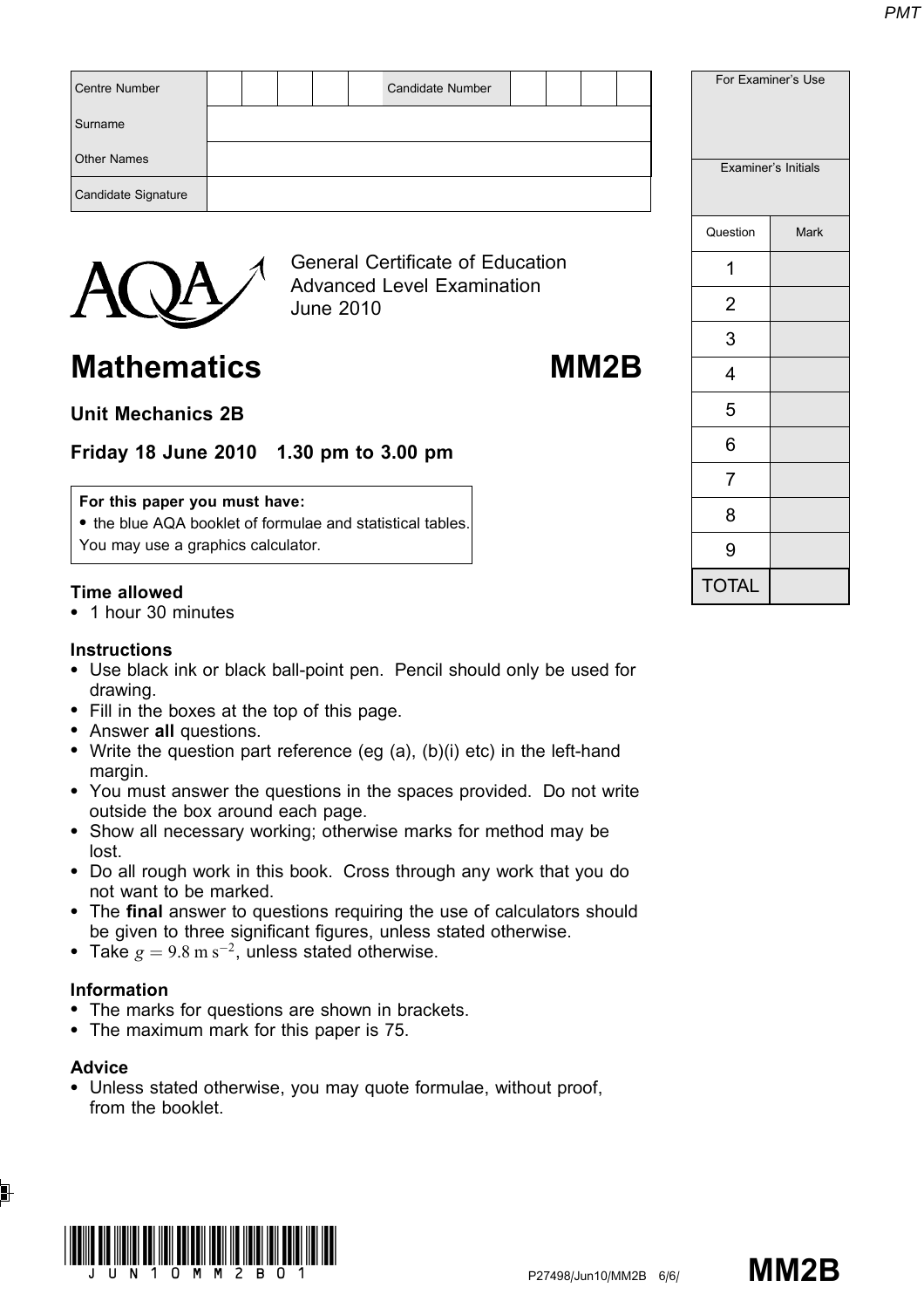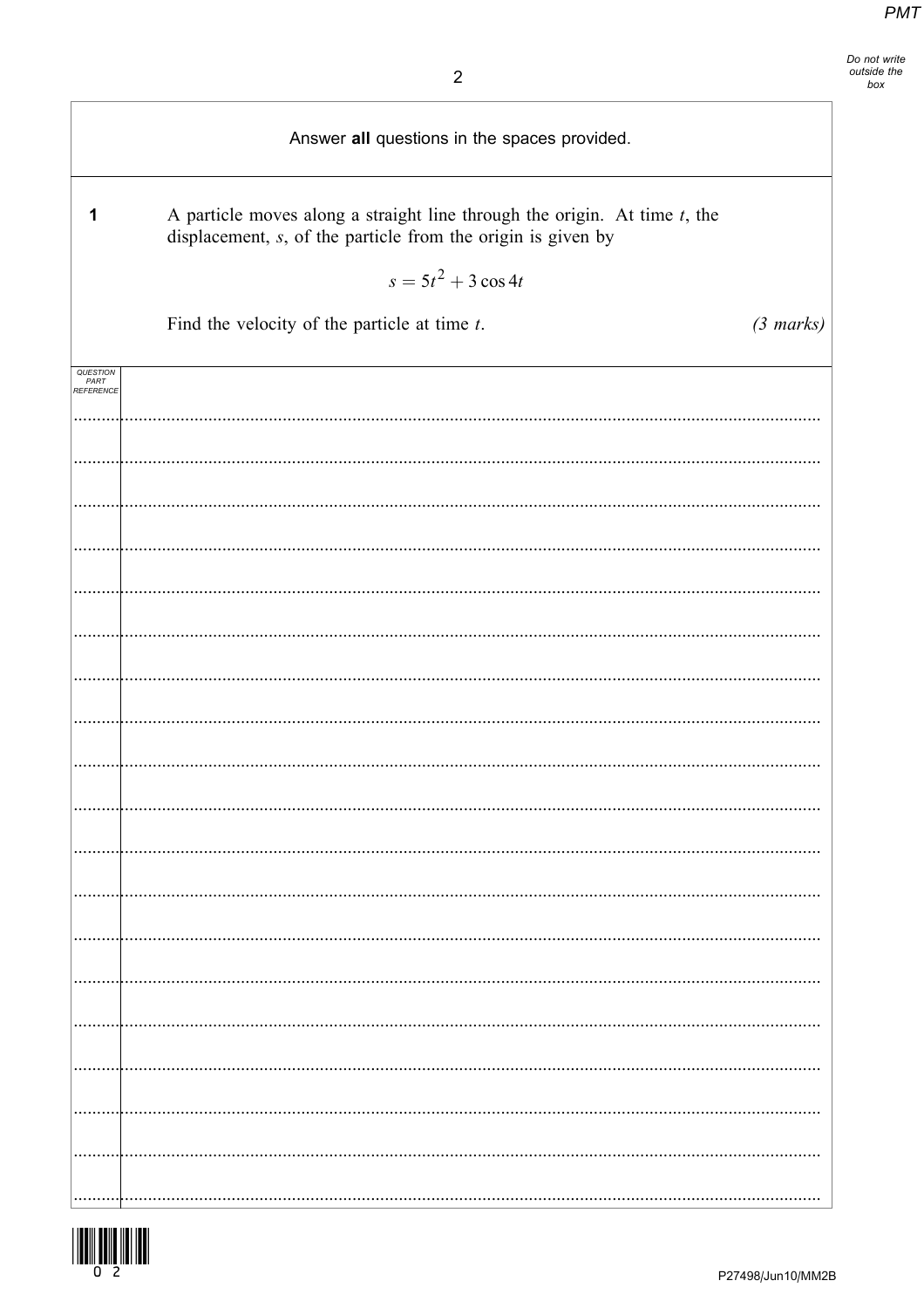Do not write<br>outside the<br>box

| QUESTION<br>PART<br>REFERENCE |   |
|-------------------------------|---|
|                               |   |
|                               |   |
|                               |   |
|                               |   |
|                               |   |
|                               |   |
|                               |   |
|                               |   |
|                               |   |
|                               |   |
|                               |   |
|                               |   |
|                               |   |
|                               |   |
|                               |   |
|                               |   |
|                               | . |
|                               |   |
|                               |   |
|                               |   |
|                               |   |
|                               |   |
|                               |   |
|                               |   |
|                               |   |

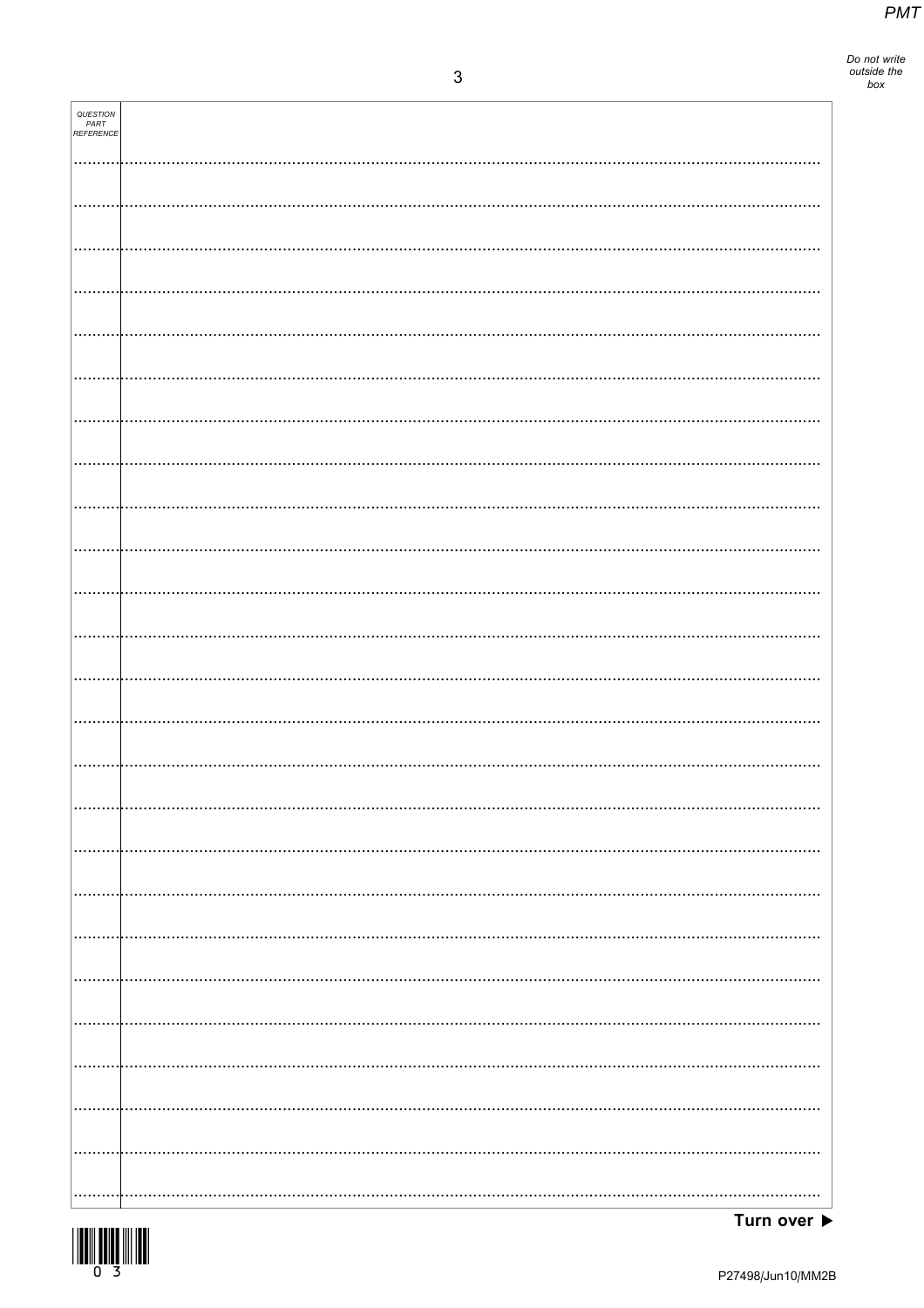Do not write<br>outside the<br>box

٦

| $\mathbf 2$                   | John is at the top of a cliff, looking out over the sea. He throws a rock, of mass<br>3 kg, horizontally with a velocity of $4 \text{ m s}^{-1}$ . |
|-------------------------------|----------------------------------------------------------------------------------------------------------------------------------------------------|
|                               | The rock falls a vertical distance of 51 metres to reach the surface of the sea.                                                                   |
| (a)                           | Calculate the kinetic energy of the rock when it is thrown.<br>$(2 \text{ marks})$                                                                 |
| (b)                           | Calculate the potential energy lost by the rock when it reaches the surface of the sea.<br>$(2 \text{ marks})$                                     |
| $(c)$ (i)                     | Find the kinetic energy of the rock when it reaches the surface of the sea.                                                                        |
| (ii)                          | Hence find the speed of the rock when it reaches the surface of the sea.<br>$(4 \text{ marks})$                                                    |
| (d)                           | State one modelling assumption which has been made.<br>(1 mark)                                                                                    |
| QUESTION<br>PART<br>REFERENCE |                                                                                                                                                    |
|                               |                                                                                                                                                    |
|                               |                                                                                                                                                    |
|                               |                                                                                                                                                    |
|                               |                                                                                                                                                    |
|                               |                                                                                                                                                    |
|                               |                                                                                                                                                    |
|                               |                                                                                                                                                    |
|                               |                                                                                                                                                    |
|                               |                                                                                                                                                    |
|                               |                                                                                                                                                    |
|                               |                                                                                                                                                    |
|                               |                                                                                                                                                    |
|                               |                                                                                                                                                    |
|                               |                                                                                                                                                    |
|                               |                                                                                                                                                    |
|                               |                                                                                                                                                    |



 $\mathsf{I}$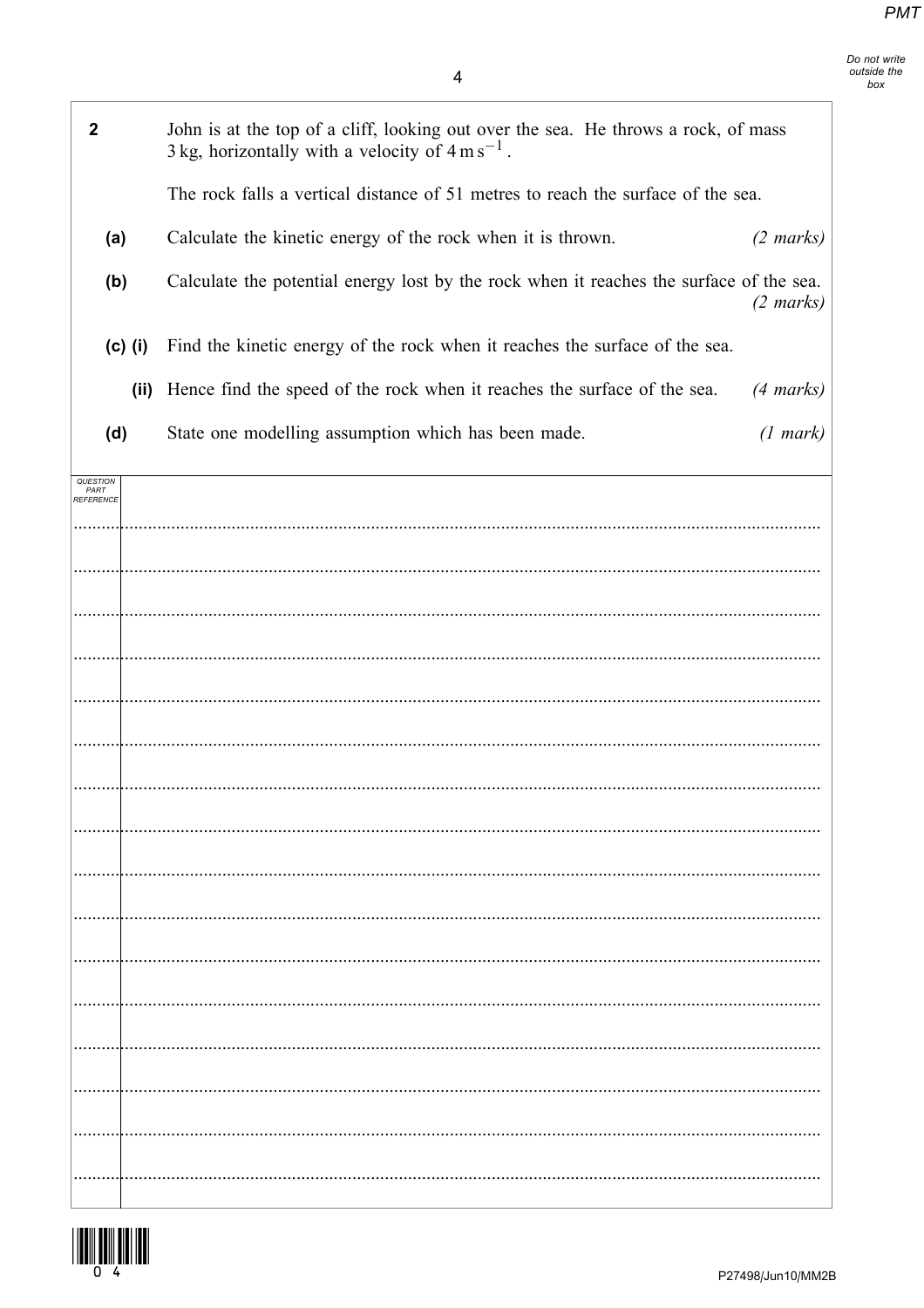Do not write<br>outside the<br>box

| QUESTION<br>PART<br>REFERENCE |          |
|-------------------------------|----------|
|                               |          |
|                               |          |
|                               |          |
|                               |          |
|                               |          |
|                               |          |
|                               |          |
|                               |          |
|                               |          |
|                               |          |
|                               |          |
|                               |          |
|                               |          |
|                               |          |
|                               |          |
|                               |          |
|                               |          |
|                               |          |
|                               |          |
|                               |          |
|                               |          |
|                               |          |
|                               |          |
|                               |          |
|                               |          |
|                               |          |
|                               |          |
|                               |          |
|                               |          |
|                               |          |
|                               |          |
|                               |          |
|                               | $\cdots$ |
|                               |          |
|                               |          |
|                               |          |
|                               |          |
|                               |          |
|                               |          |
|                               |          |
|                               |          |
|                               |          |
|                               |          |
|                               |          |
|                               |          |
|                               |          |
|                               |          |
|                               |          |
|                               |          |

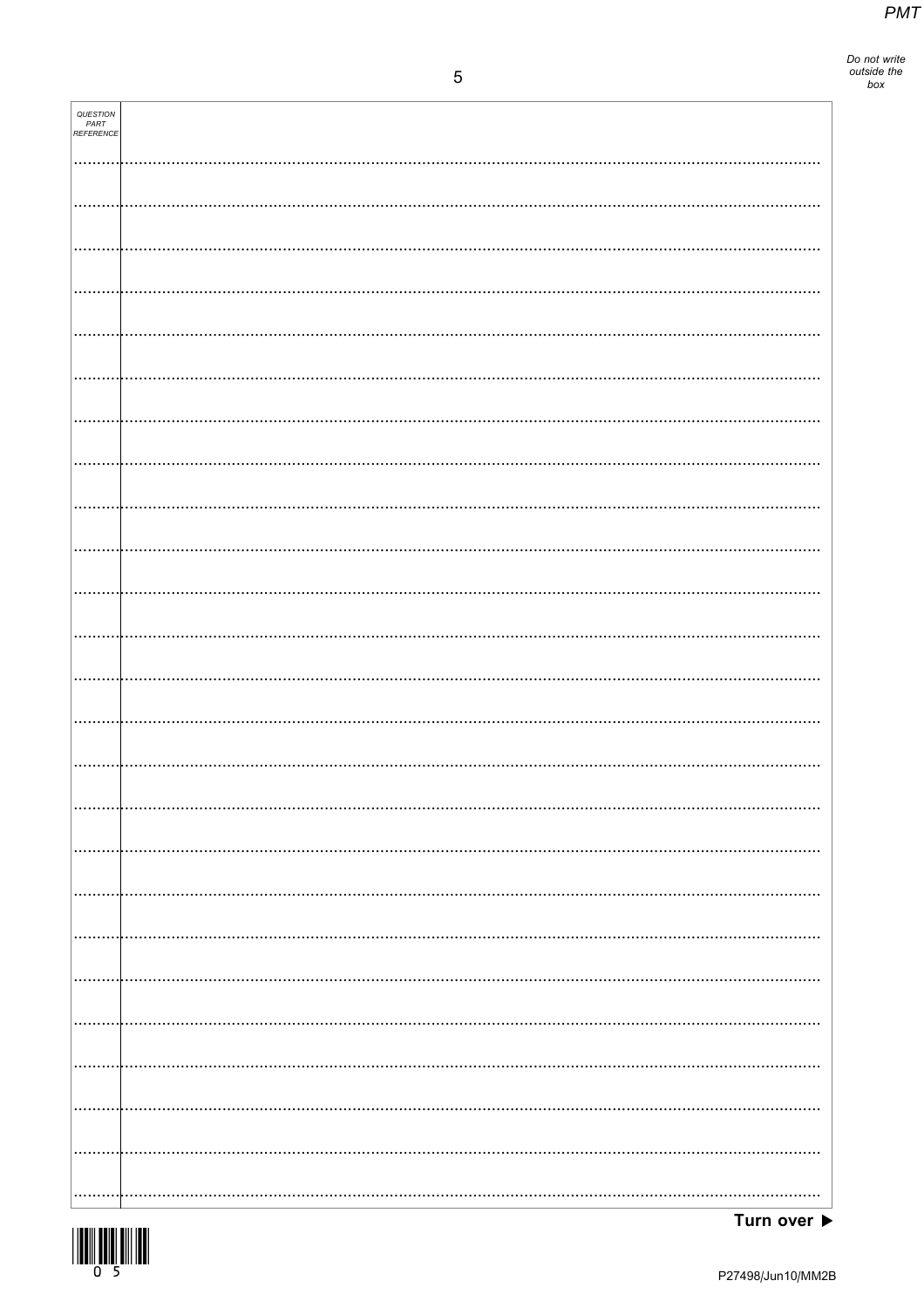A uniform circular lamina, of radius 4 cm and mass  $0.4$  kg, has a centre O, and AB is  $\overline{3}$ a diameter. To create a medal, a smaller uniform circular lamina, of radius 2 cm and mass 0.1 kg, is attached so that the centre of the smaller lamina is at the point  $A$ , as shown in the diagram.



Explain why the centre of mass of the medal is on the line  $AB$ .  $(a)$  $(1 mark)$ 

 $(b)$ Find the distance of the centre of mass of the medal from the point  $B$ .  $(3 \text{ marks})$ 

| QUESTION<br>PART<br>REFERENCE |  |
|-------------------------------|--|
|                               |  |
|                               |  |
|                               |  |
|                               |  |
|                               |  |
|                               |  |
|                               |  |
|                               |  |
|                               |  |
|                               |  |
|                               |  |
|                               |  |

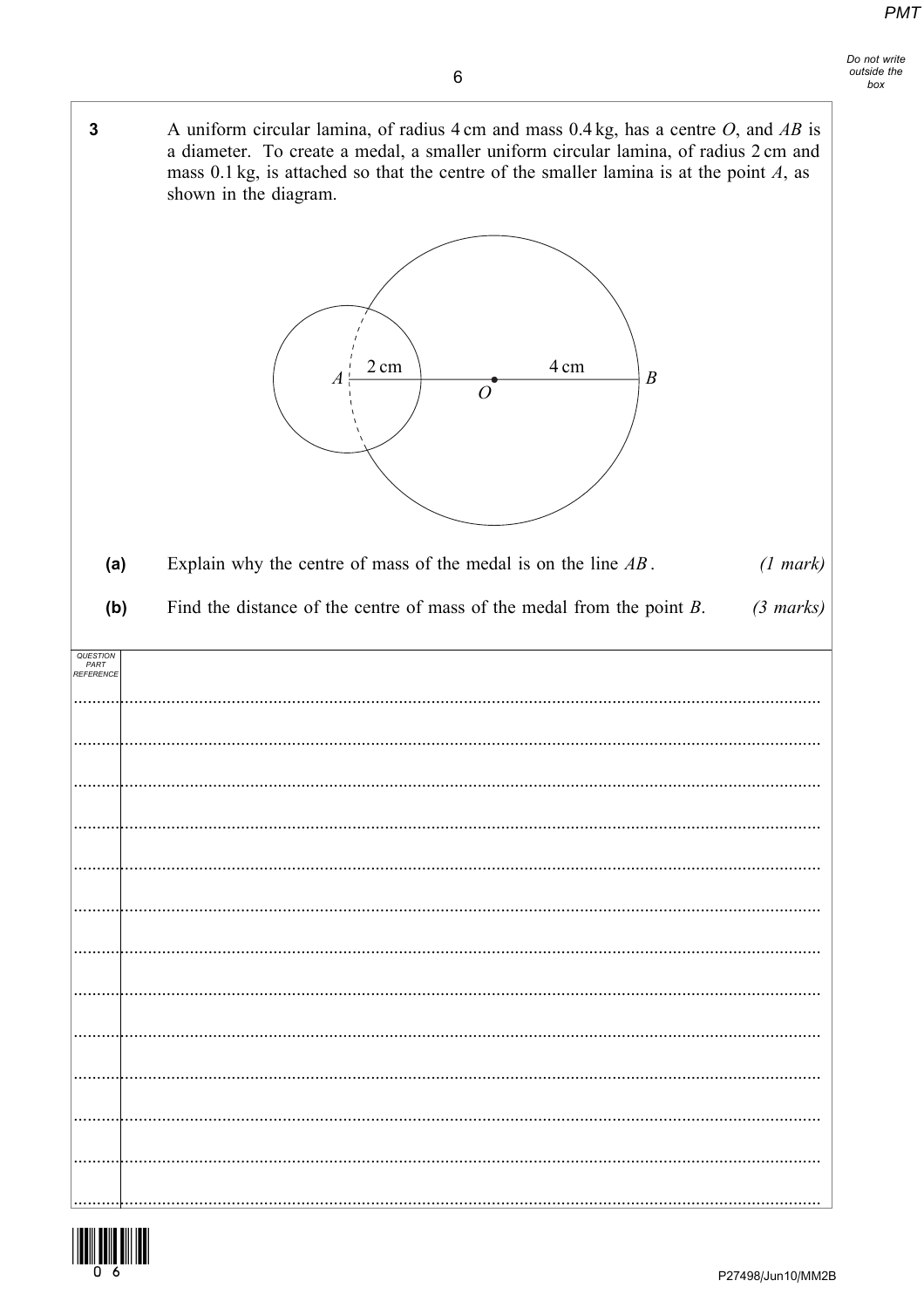Do not write<br>outside the<br>box

| QUESTION<br>PART<br>REFERENCE |          |
|-------------------------------|----------|
|                               |          |
|                               |          |
|                               |          |
|                               |          |
|                               |          |
|                               |          |
|                               |          |
|                               |          |
|                               |          |
|                               |          |
|                               |          |
|                               |          |
|                               |          |
|                               |          |
|                               |          |
|                               |          |
|                               |          |
|                               |          |
|                               |          |
|                               |          |
|                               |          |
|                               | $\cdots$ |
|                               |          |
|                               |          |
|                               |          |
|                               |          |
|                               |          |



Turn over  $\blacktriangleright$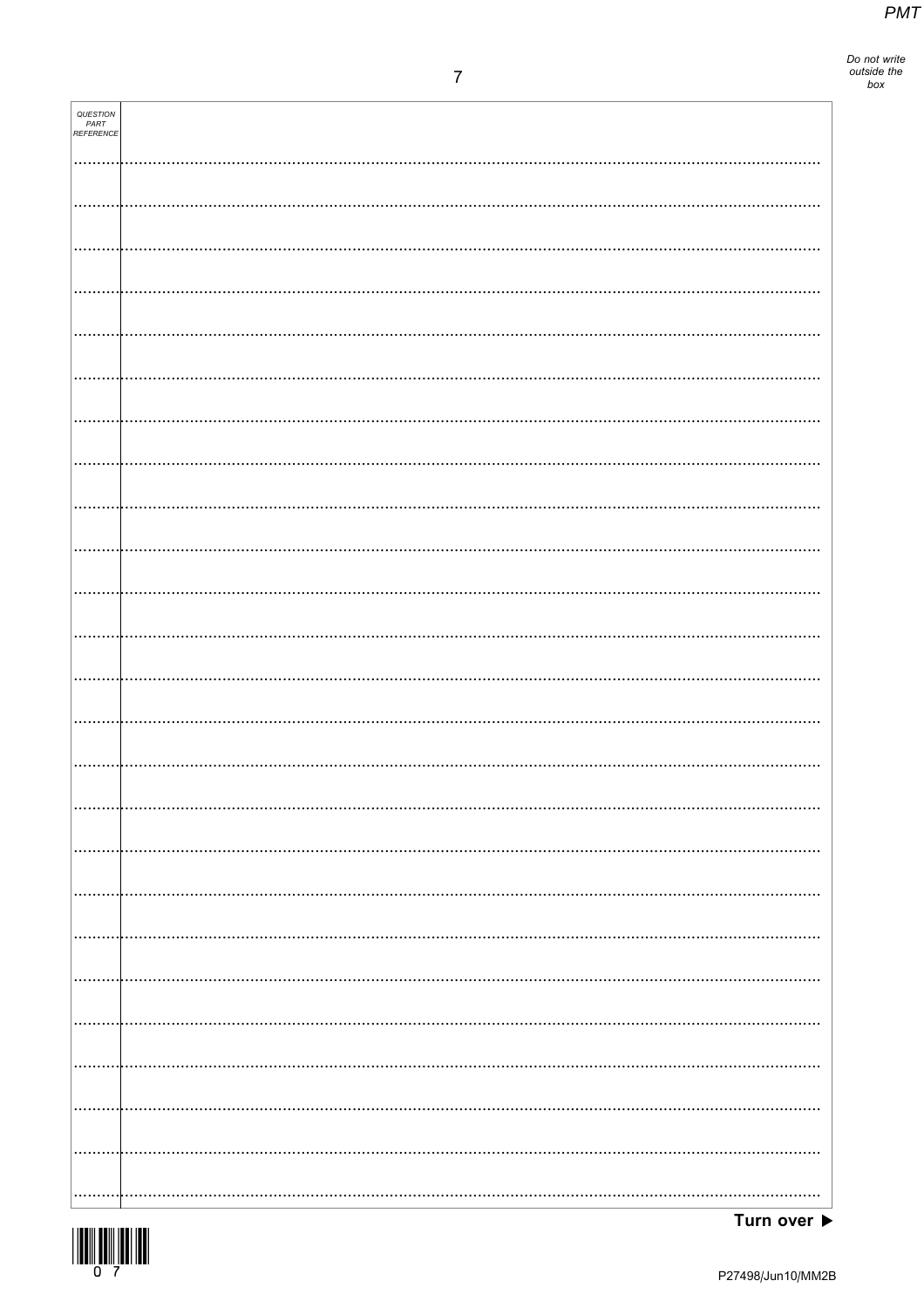| 4                                           | A particle has mass 200 kg and moves on a smooth horizontal plane. A single<br>horizontal force, $\left(400 \cos\left(\frac{\pi}{2} t\right) \mathbf{i} + 600 t^2 \mathbf{j}\right)$ newtons, acts on the particle at time<br>$t$ seconds. |                     |
|---------------------------------------------|--------------------------------------------------------------------------------------------------------------------------------------------------------------------------------------------------------------------------------------------|---------------------|
|                                             | The unit vectors i and j are directed east and north respectively.                                                                                                                                                                         |                     |
| (a)                                         | Find the acceleration of the particle at time $t$ .                                                                                                                                                                                        | $(2 \text{ marks})$ |
| (b)                                         | When $t = 4$ , the velocity of the particle is $(-3i + 56j)$ m s <sup>-1</sup> .                                                                                                                                                           |                     |
|                                             | Find the velocity of the particle at time $t$ .                                                                                                                                                                                            | $(5 \text{ marks})$ |
| (c)                                         | Find $t$ when the particle is moving due west.                                                                                                                                                                                             | $(3 \text{ marks})$ |
| (d)                                         | Find the speed of the particle when it is moving due west.                                                                                                                                                                                 | $(2 \text{ marks})$ |
| <i><b>QUESTION</b></i><br>PART<br>REFERENCE |                                                                                                                                                                                                                                            |                     |
|                                             |                                                                                                                                                                                                                                            |                     |
|                                             |                                                                                                                                                                                                                                            |                     |
|                                             |                                                                                                                                                                                                                                            |                     |
|                                             |                                                                                                                                                                                                                                            |                     |
|                                             |                                                                                                                                                                                                                                            |                     |
|                                             |                                                                                                                                                                                                                                            |                     |
|                                             |                                                                                                                                                                                                                                            |                     |
|                                             |                                                                                                                                                                                                                                            |                     |
|                                             |                                                                                                                                                                                                                                            |                     |
|                                             |                                                                                                                                                                                                                                            |                     |
|                                             |                                                                                                                                                                                                                                            |                     |
|                                             |                                                                                                                                                                                                                                            |                     |
|                                             |                                                                                                                                                                                                                                            |                     |
|                                             |                                                                                                                                                                                                                                            |                     |
|                                             |                                                                                                                                                                                                                                            |                     |
|                                             |                                                                                                                                                                                                                                            |                     |

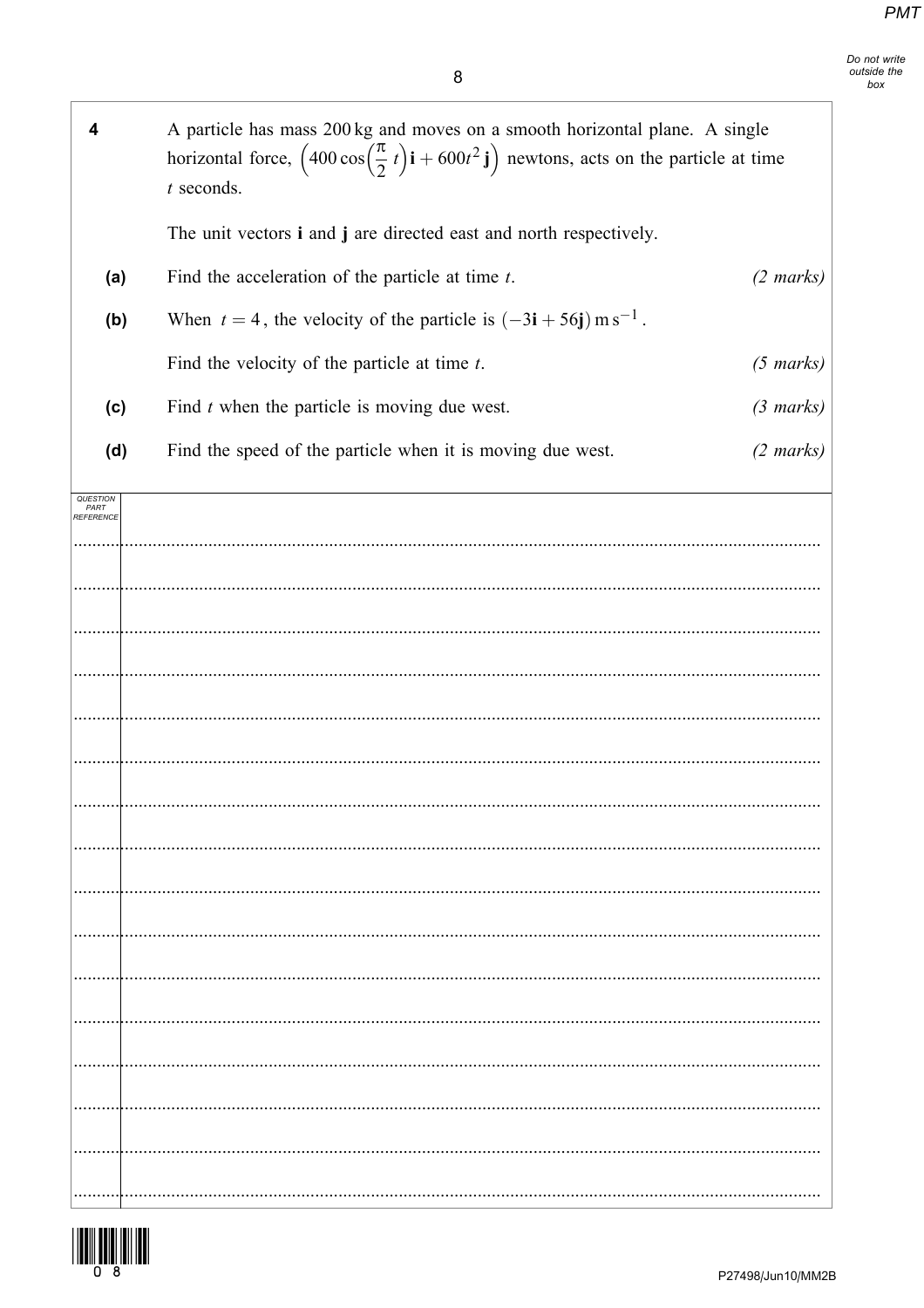Do not write<br>outside the<br>box

| QUESTION<br>PART<br>REFERENCE |          |
|-------------------------------|----------|
|                               |          |
|                               |          |
|                               |          |
|                               |          |
|                               |          |
|                               |          |
|                               |          |
|                               |          |
|                               |          |
|                               |          |
|                               |          |
|                               |          |
|                               |          |
|                               |          |
|                               |          |
|                               |          |
|                               |          |
|                               |          |
|                               |          |
|                               |          |
|                               |          |
|                               |          |
|                               |          |
|                               |          |
|                               |          |
|                               |          |
|                               |          |
|                               | $\cdots$ |
|                               |          |
|                               |          |
|                               |          |
|                               |          |
|                               |          |
|                               |          |
|                               |          |
|                               |          |
|                               |          |
|                               |          |
|                               |          |
|                               |          |
|                               |          |

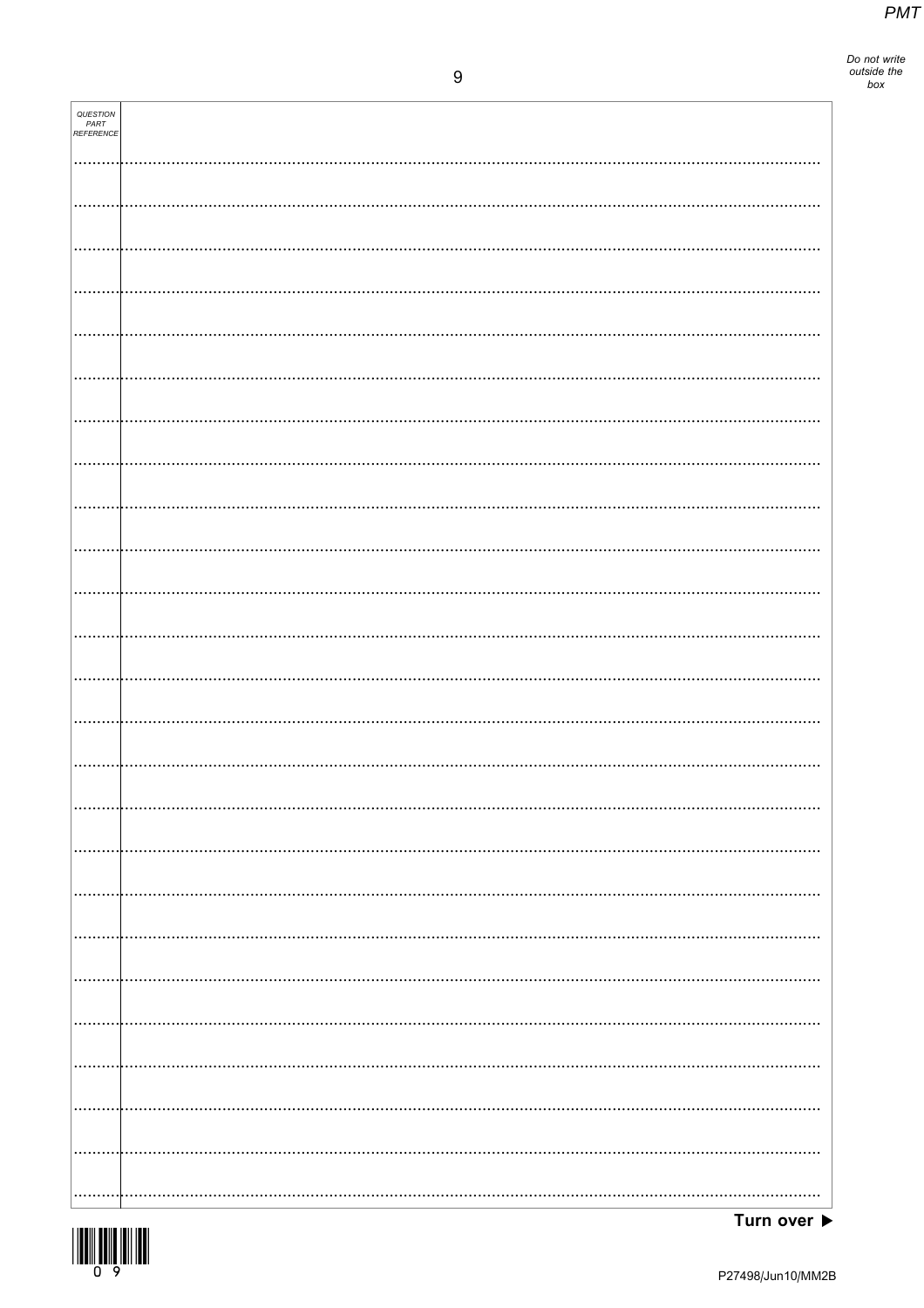| Do not write |  |
|--------------|--|
| outside the  |  |
| box          |  |

| 5                             | A particle is moving along a straight line. At time $t$ , the velocity of the particle is $v$ .<br>The acceleration of the particle throughout the motion is $-\frac{\lambda}{1}$ , where $\lambda$ is a positive<br>$v^{\overline{4}}$<br>constant. The velocity of the particle is u when $t = 0$ . |
|-------------------------------|-------------------------------------------------------------------------------------------------------------------------------------------------------------------------------------------------------------------------------------------------------------------------------------------------------|
|                               | Find v in terms of $u$ , $\lambda$ and $t$ .<br>$(7 \text{ marks})$                                                                                                                                                                                                                                   |
| QUESTION<br>PART<br>REFERENCE |                                                                                                                                                                                                                                                                                                       |
|                               |                                                                                                                                                                                                                                                                                                       |
|                               |                                                                                                                                                                                                                                                                                                       |
|                               |                                                                                                                                                                                                                                                                                                       |
|                               |                                                                                                                                                                                                                                                                                                       |
|                               |                                                                                                                                                                                                                                                                                                       |
|                               |                                                                                                                                                                                                                                                                                                       |
|                               |                                                                                                                                                                                                                                                                                                       |
|                               |                                                                                                                                                                                                                                                                                                       |
|                               |                                                                                                                                                                                                                                                                                                       |
|                               |                                                                                                                                                                                                                                                                                                       |
|                               |                                                                                                                                                                                                                                                                                                       |
|                               |                                                                                                                                                                                                                                                                                                       |
|                               |                                                                                                                                                                                                                                                                                                       |
|                               |                                                                                                                                                                                                                                                                                                       |
|                               |                                                                                                                                                                                                                                                                                                       |
|                               |                                                                                                                                                                                                                                                                                                       |
|                               |                                                                                                                                                                                                                                                                                                       |
|                               |                                                                                                                                                                                                                                                                                                       |
|                               |                                                                                                                                                                                                                                                                                                       |
|                               |                                                                                                                                                                                                                                                                                                       |
|                               |                                                                                                                                                                                                                                                                                                       |

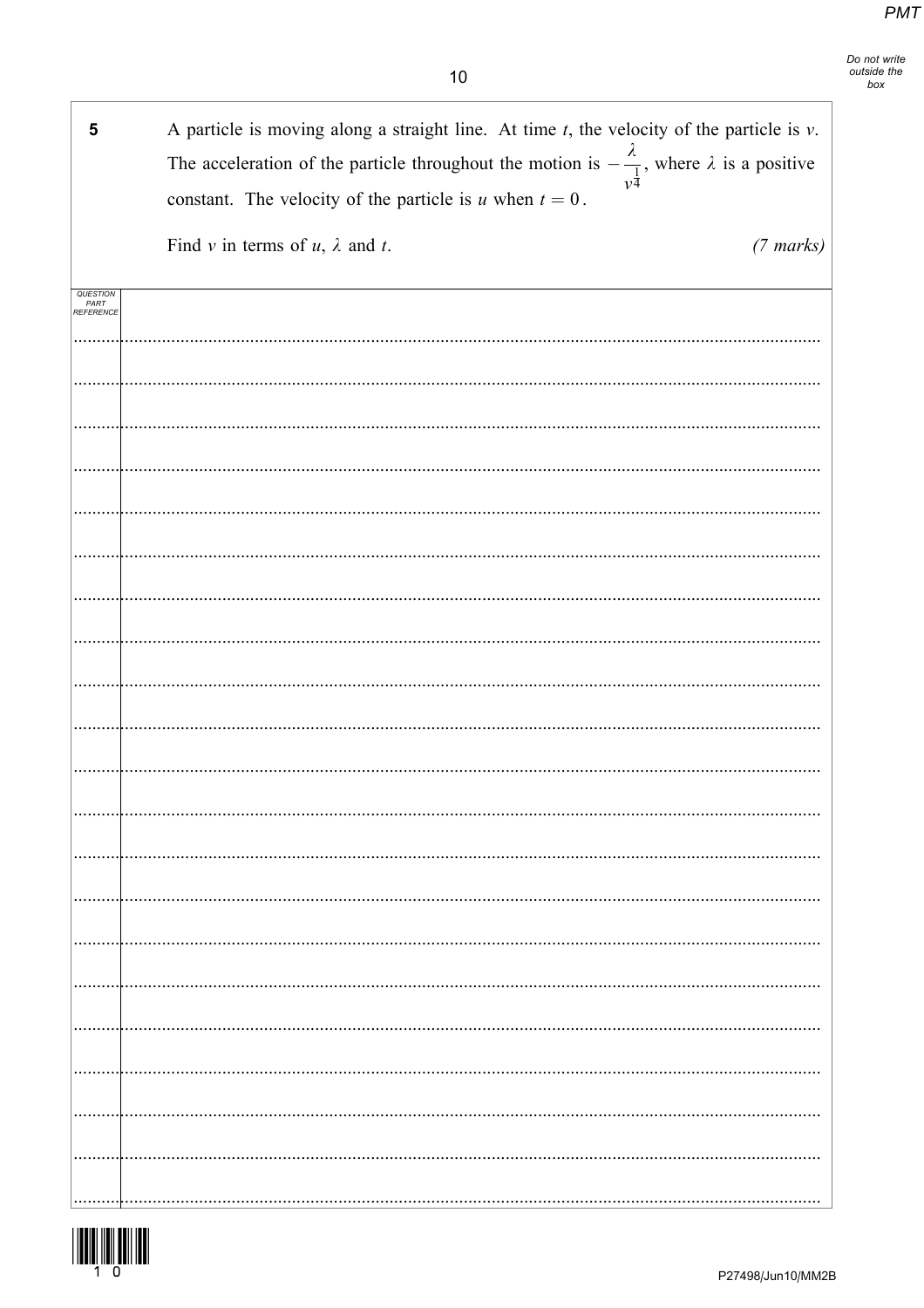Do not write<br>outside the<br>box

| <b>QUESTION<br/>PART<br/>REFERENCE</b> |  |
|----------------------------------------|--|
|                                        |  |
|                                        |  |
|                                        |  |
|                                        |  |
|                                        |  |
|                                        |  |
|                                        |  |
|                                        |  |
|                                        |  |
|                                        |  |
|                                        |  |
|                                        |  |
|                                        |  |
|                                        |  |
|                                        |  |
|                                        |  |
|                                        |  |
|                                        |  |
|                                        |  |
|                                        |  |
|                                        |  |
|                                        |  |
|                                        |  |
|                                        |  |
|                                        |  |

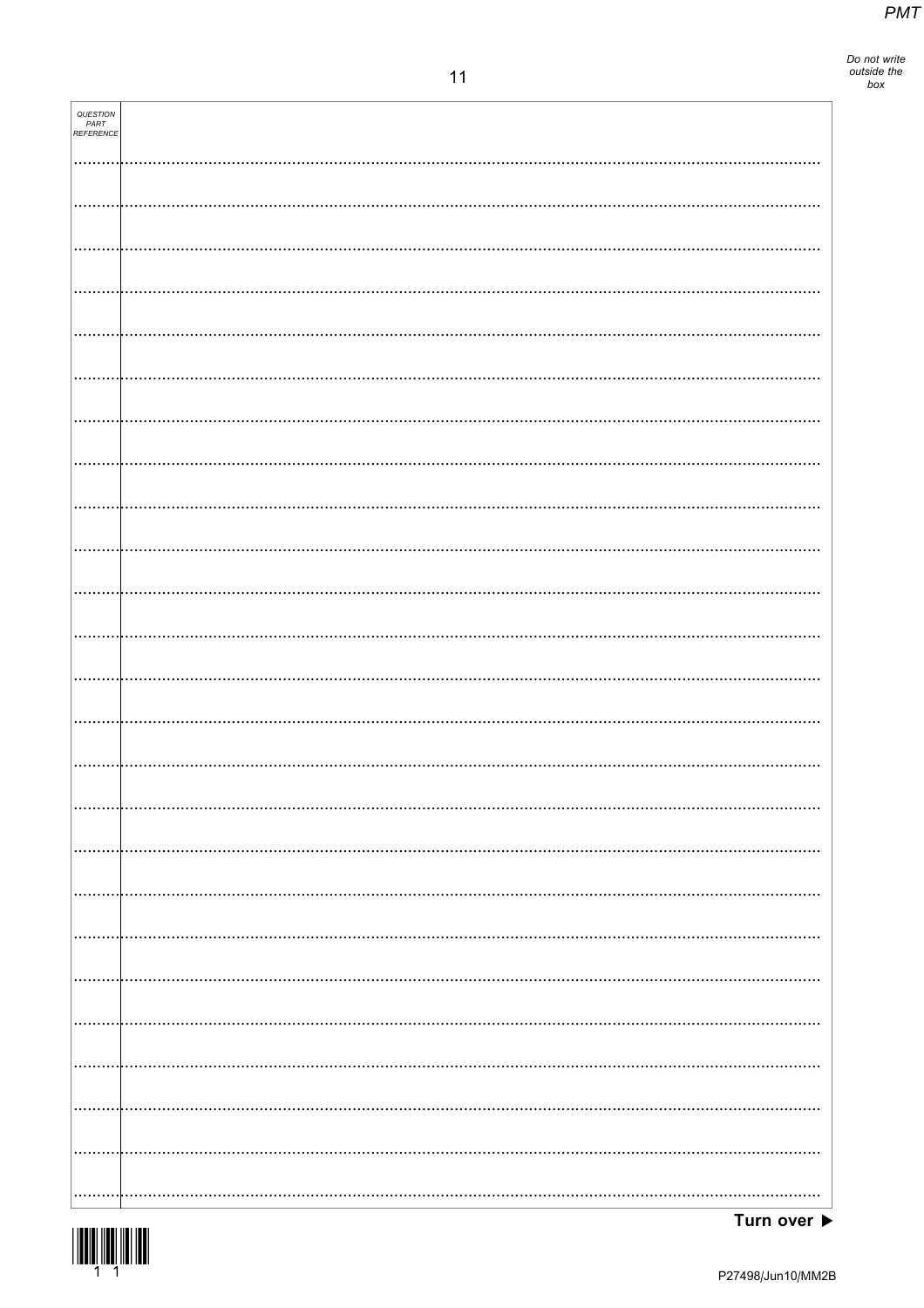Do not write<br>outside the<br>box

| 6                                    | When a car, of mass 1200 kg, travels at a speed of $v \text{ m s}^{-1}$ , it experiences a<br>resistance force of magnitude 30v newtons.                                                                              |                     |
|--------------------------------------|-----------------------------------------------------------------------------------------------------------------------------------------------------------------------------------------------------------------------|---------------------|
|                                      | The car has a maximum constant speed of $48 \text{ m s}^{-1}$ on a straight horizontal road.                                                                                                                          |                     |
| (a)                                  | Show that the maximum power of the car is 69 120 watts.                                                                                                                                                               | $(2 \text{ marks})$ |
| (b)                                  | The car is travelling along a straight horizontal road.                                                                                                                                                               |                     |
|                                      | Find the maximum possible acceleration of the car when it is travelling at a speed of<br>$40 \,\mathrm{m\,s}^{-1}$ .                                                                                                  | $(4 \text{ marks})$ |
| (c)                                  | The car starts to descend a hill on a straight road which is inclined at an angle of $3^\circ$<br>to the horizontal. Find the maximum possible constant speed of the car as it travels<br>on this road down the hill. | $(7 \text{ marks})$ |
| <b>QUESTION</b><br>PART<br>REFERENCE |                                                                                                                                                                                                                       |                     |
|                                      |                                                                                                                                                                                                                       |                     |
|                                      |                                                                                                                                                                                                                       |                     |
|                                      |                                                                                                                                                                                                                       |                     |
|                                      |                                                                                                                                                                                                                       |                     |
|                                      |                                                                                                                                                                                                                       |                     |
|                                      |                                                                                                                                                                                                                       |                     |
|                                      |                                                                                                                                                                                                                       |                     |
|                                      |                                                                                                                                                                                                                       |                     |
|                                      |                                                                                                                                                                                                                       |                     |
|                                      |                                                                                                                                                                                                                       |                     |
|                                      |                                                                                                                                                                                                                       |                     |
|                                      |                                                                                                                                                                                                                       |                     |
|                                      |                                                                                                                                                                                                                       |                     |
|                                      |                                                                                                                                                                                                                       |                     |
|                                      |                                                                                                                                                                                                                       |                     |
|                                      |                                                                                                                                                                                                                       |                     |

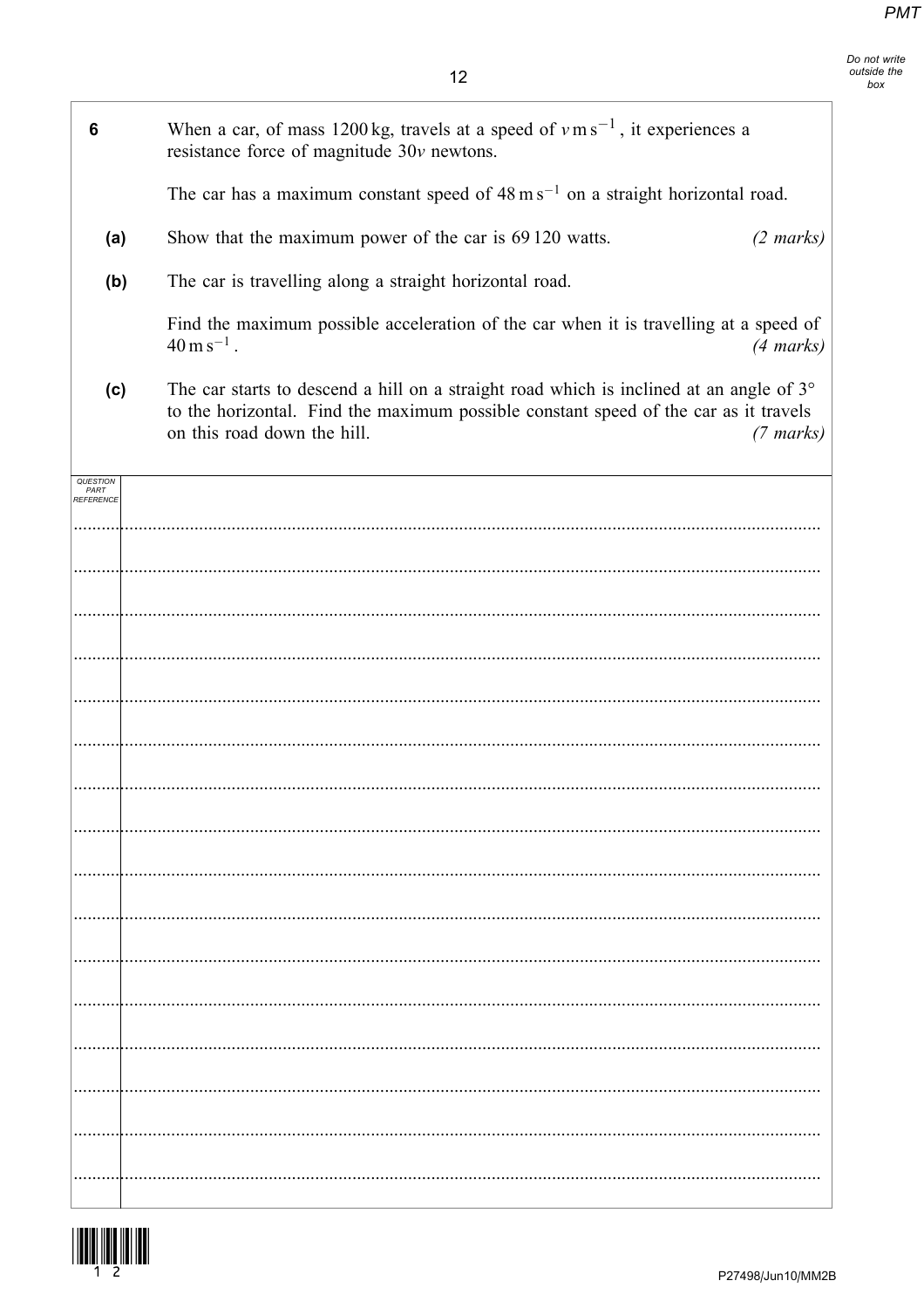Do not write<br>outside the<br>box

| <b>QUESTION<br/>PART<br/>REFERENCE</b> |  |
|----------------------------------------|--|
|                                        |  |
|                                        |  |
|                                        |  |
|                                        |  |
|                                        |  |
|                                        |  |
|                                        |  |
|                                        |  |
|                                        |  |
|                                        |  |
|                                        |  |
|                                        |  |
|                                        |  |
|                                        |  |
|                                        |  |
|                                        |  |
|                                        |  |
|                                        |  |
|                                        |  |
|                                        |  |
|                                        |  |
|                                        |  |
|                                        |  |
|                                        |  |
|                                        |  |
|                                        |  |

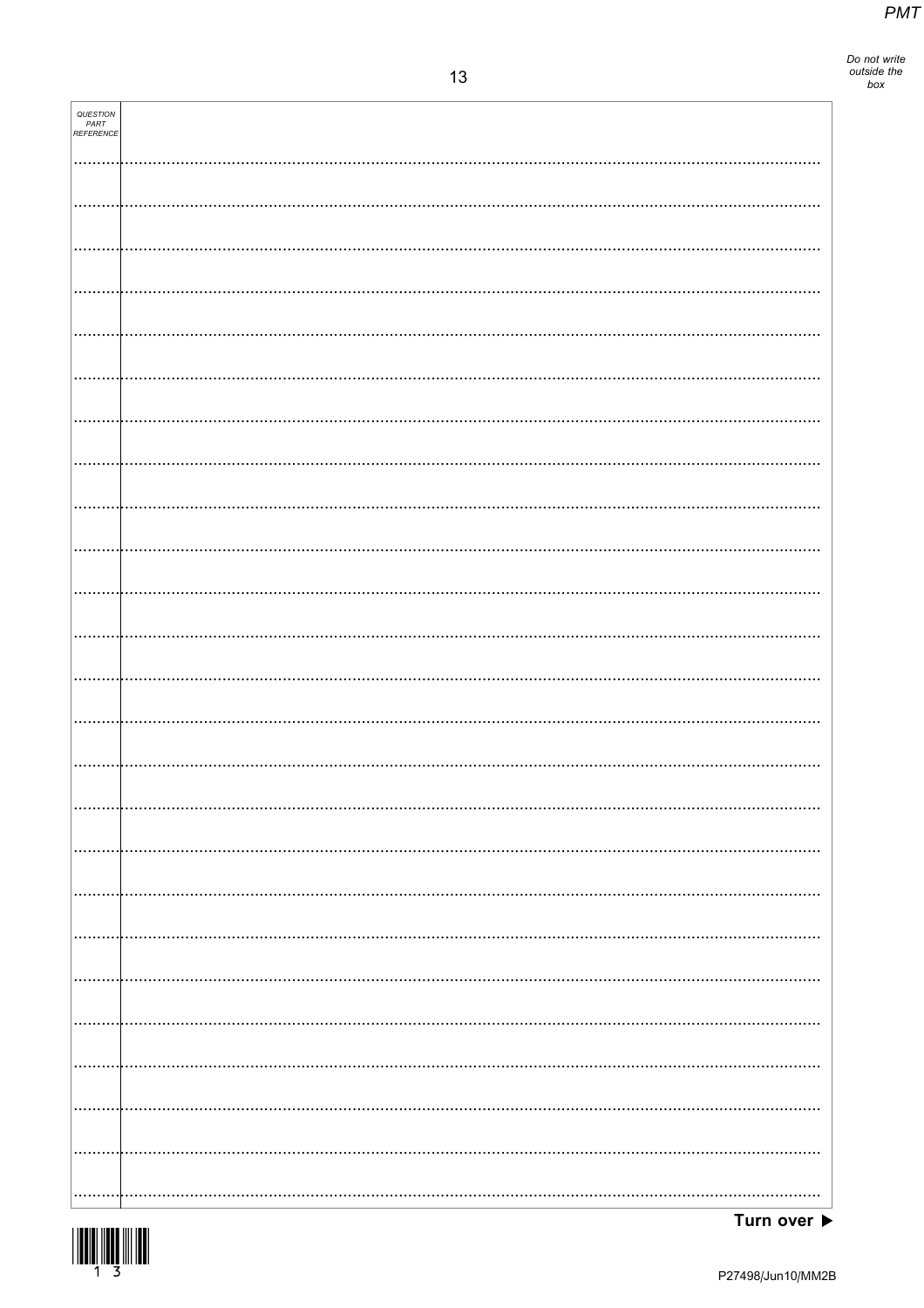Do not write

outside the  $h(x)$ 

where  $AC$  is 3 m. The rod is inclined at an angle of  $20^{\circ}$  to the horizontal.

A uniform rod  $AB$ , of length 4 m and mass 6 kg, rests in equilibrium with one end, A, on smooth horizontal ground. The rod rests on a rough horizontal peg at the point  $C$ ,

 $\angle B$  $\overline{C}$  $20^\circ$  $\overline{A}$ Draw a diagram to show the forces acting on the rod.  $(2 \text{ marks})$ Find the magnitude of the normal reaction force between the rod and the ground.  $(3 \text{ marks})$ (c) (i) Find the normal reaction acting on the rod at  $C$ . (ii) Find the friction force acting on the rod at  $C$ .  $(5 \text{ marks})$ In this position, the rod is on the point of slipping. Calculate the coefficient of friction between the rod and the peg.  $(2 \text{ marks})$ 



 $\overline{7}$ 

 $(a)$ 

 $(b)$ 

 $(d)$ 

QUESTION PART<br>PART<br>REFERENCE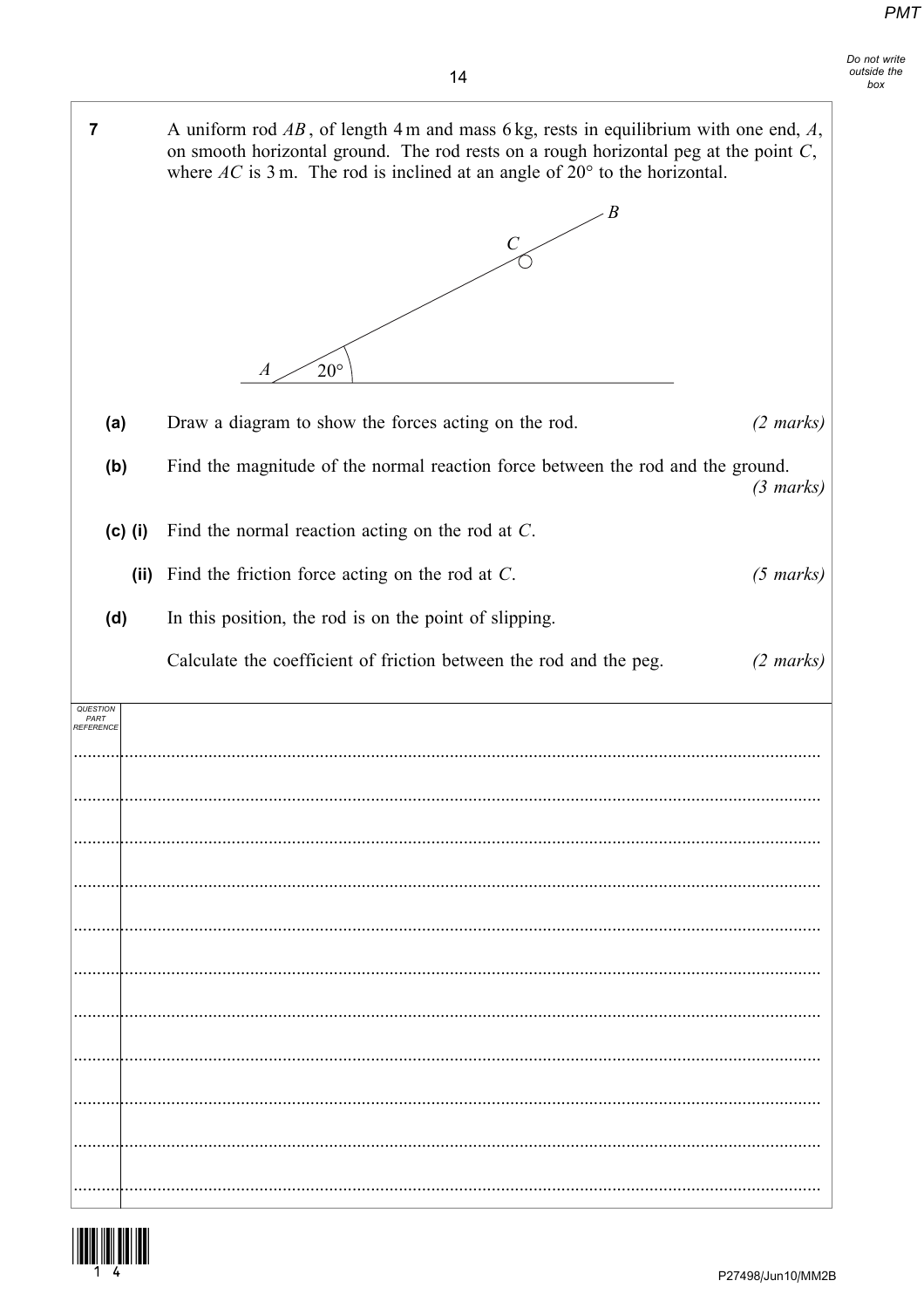Do not write<br>outside the<br>box

| <b>QUESTION<br/>PART<br/>REFERENCE</b> |   |
|----------------------------------------|---|
|                                        |   |
|                                        |   |
|                                        |   |
|                                        |   |
|                                        |   |
|                                        |   |
|                                        |   |
|                                        |   |
|                                        |   |
|                                        |   |
|                                        |   |
|                                        |   |
|                                        |   |
|                                        |   |
|                                        |   |
|                                        |   |
|                                        |   |
|                                        | . |
|                                        |   |
|                                        |   |
|                                        |   |
|                                        |   |
|                                        |   |

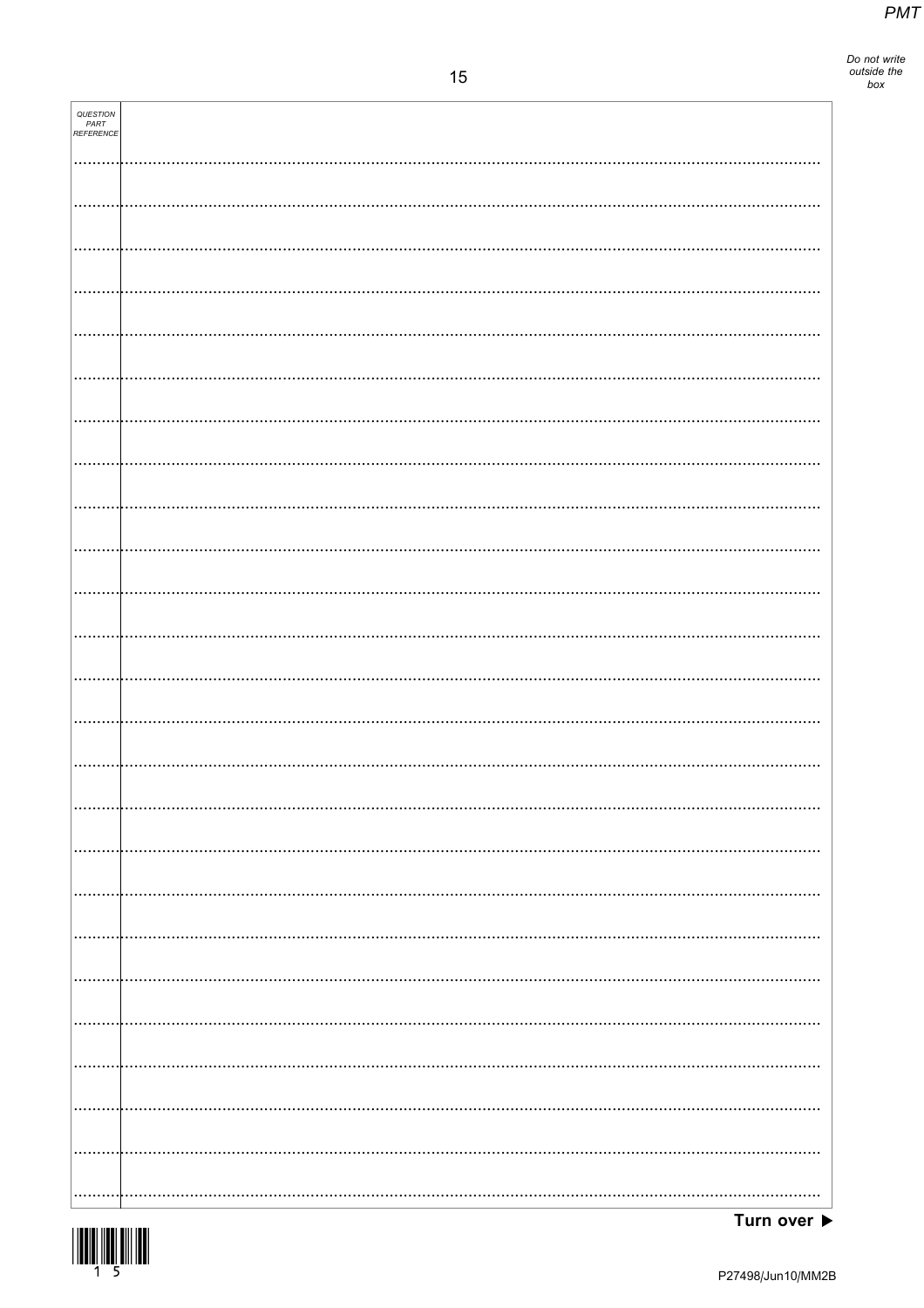circle whose centre is  $O$ . The point  $P$  is vertically below  $O$ .

 $\overline{O}$ 

8

A particle is attached to one end of a light inextensible string of length 3 metres.

The other end of the string is attached to a fixed point  $O$ . The particle is set into motion horizontally at point  $P$  with speed  $v$ , so that it describes part of a vertical

|                                                  | $15^{\circ}$<br>$\varrho$<br>$\boldsymbol{P}$                                                                        |  |
|--------------------------------------------------|----------------------------------------------------------------------------------------------------------------------|--|
|                                                  | The particle first comes momentarily to rest at the point $Q$ , where $OQ$ makes an<br>angle of 15° to the vertical. |  |
| (a)                                              | Find the value of $v$ .<br>$(4 \text{ marks})$                                                                       |  |
| (b)                                              | When the particle is at rest at the point $Q$ , the tension in the string is 22 newtons.                             |  |
|                                                  | Find the mass of the particle.<br>$(3 \text{ marks})$                                                                |  |
| <i><b>QUESTION</b></i><br><i><b>EFERENCE</b></i> |                                                                                                                      |  |
| P27498/Jun10/MM2B                                |                                                                                                                      |  |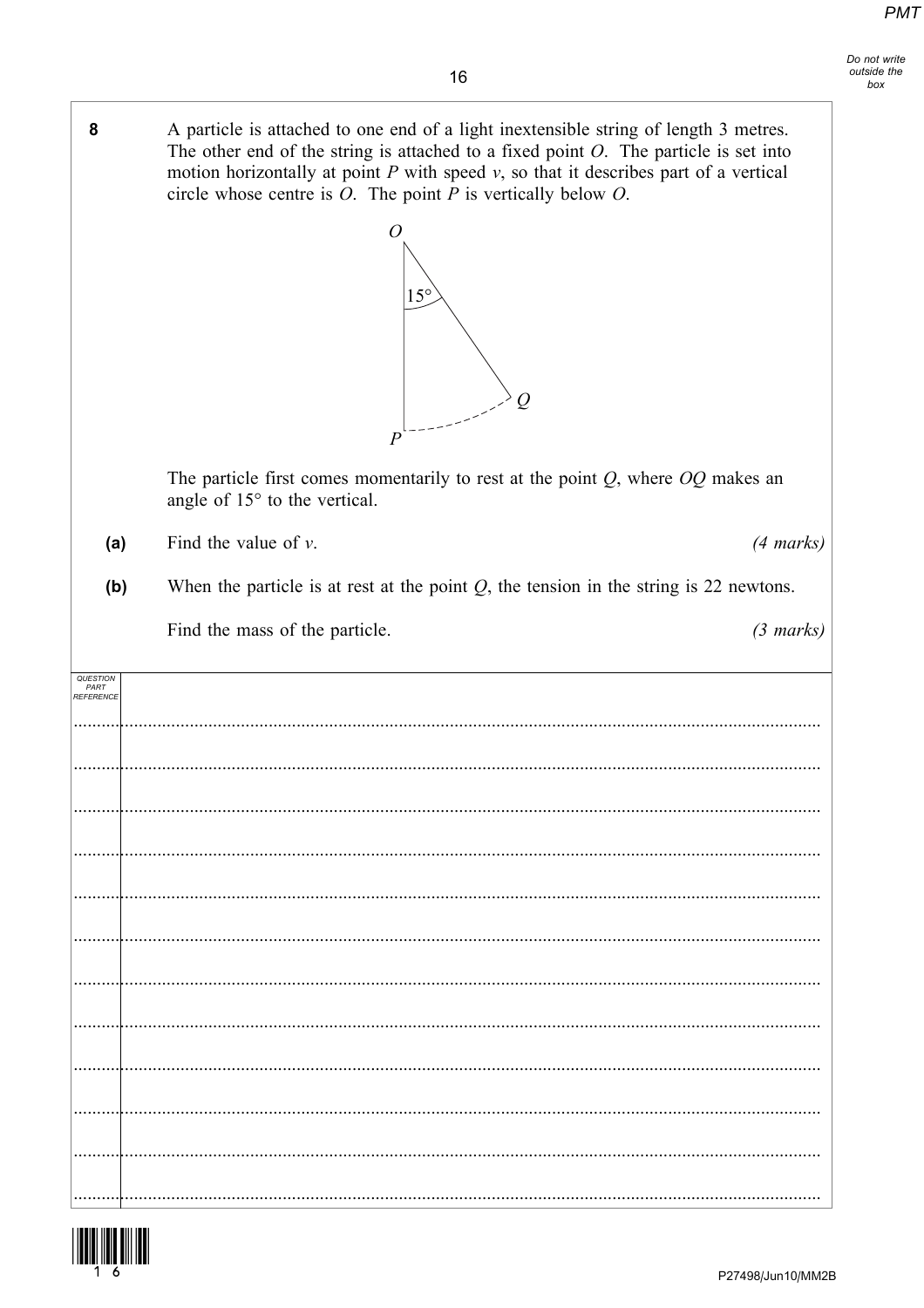Do not write<br>outside the<br>box

| QUESTION<br>PART<br>REFERENCE |  |
|-------------------------------|--|
|                               |  |
|                               |  |
|                               |  |
|                               |  |
|                               |  |
|                               |  |
|                               |  |
|                               |  |
|                               |  |
|                               |  |
|                               |  |
|                               |  |
|                               |  |
|                               |  |
|                               |  |
|                               |  |
|                               |  |
|                               |  |
|                               |  |
|                               |  |
|                               |  |
|                               |  |
|                               |  |
|                               |  |
|                               |  |
|                               |  |
|                               |  |



Turn over  $\blacktriangleright$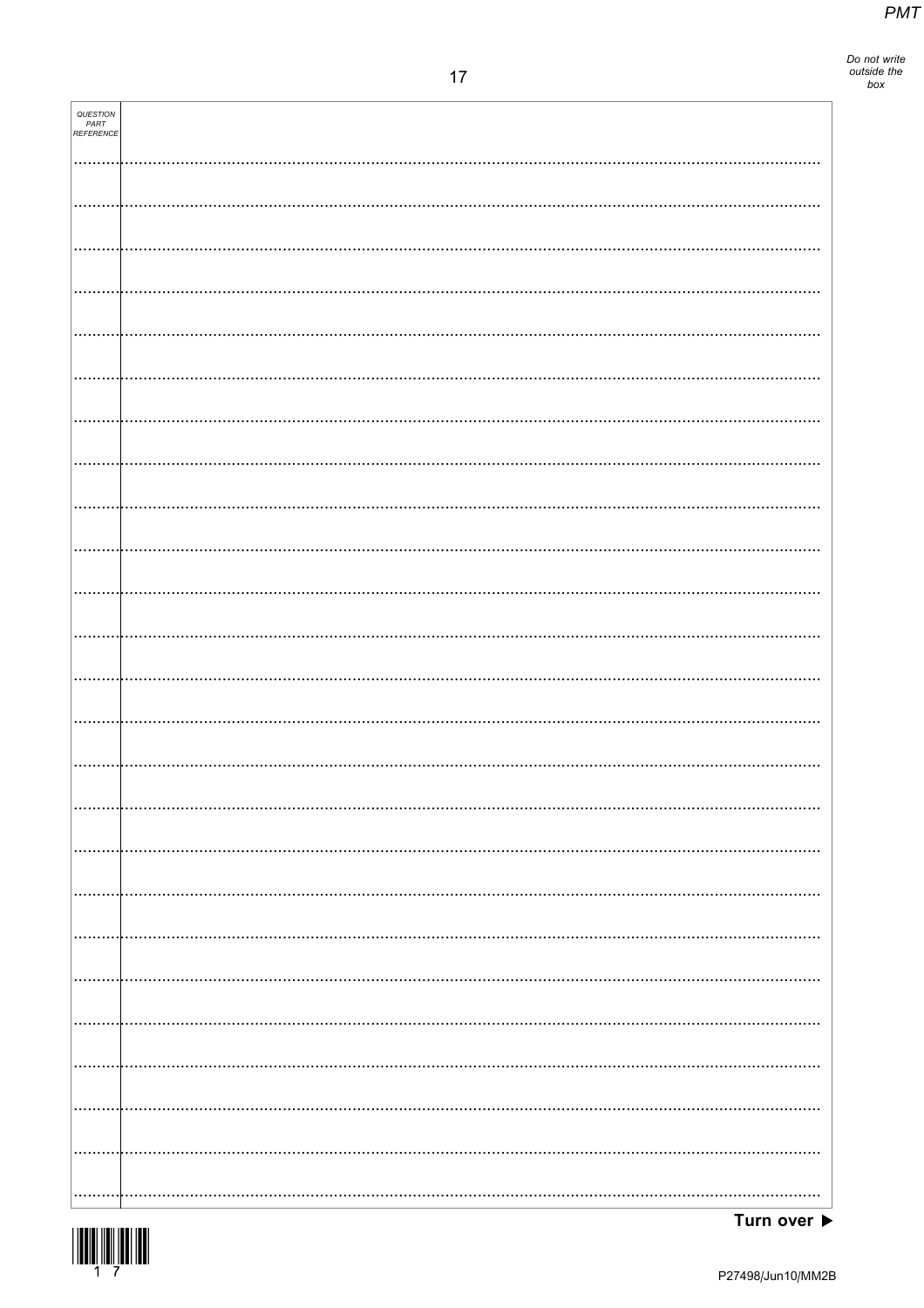| 9                             | A particle, of mass 8 kg, is attached to one end of a length of elastic string. The<br>particle is placed on a smooth horizontal surface. The other end of the elastic string<br>is attached to a point $O$ fixed on the horizontal surface. |
|-------------------------------|----------------------------------------------------------------------------------------------------------------------------------------------------------------------------------------------------------------------------------------------|
|                               | The elastic string has natural length 1.2 m and modulus of elasticity 192 N.                                                                                                                                                                 |
|                               | $\overline{O}$ $\leftarrow$                                                                                                                                                                                                                  |
|                               | The particle is set in motion on the horizontal surface so that it moves in a circle,<br>centre <i>O</i> , with constant speed $3 \text{ m s}^{-1}$ .                                                                                        |
|                               | Find the radius of the circle.<br>$(8 \text{ marks})$                                                                                                                                                                                        |
| QUESTION<br>PART<br>REFERENCE |                                                                                                                                                                                                                                              |
|                               |                                                                                                                                                                                                                                              |
|                               |                                                                                                                                                                                                                                              |
|                               |                                                                                                                                                                                                                                              |
|                               |                                                                                                                                                                                                                                              |
|                               |                                                                                                                                                                                                                                              |
|                               |                                                                                                                                                                                                                                              |
|                               |                                                                                                                                                                                                                                              |
|                               |                                                                                                                                                                                                                                              |
|                               |                                                                                                                                                                                                                                              |
|                               |                                                                                                                                                                                                                                              |
|                               |                                                                                                                                                                                                                                              |
|                               |                                                                                                                                                                                                                                              |
|                               |                                                                                                                                                                                                                                              |
|                               |                                                                                                                                                                                                                                              |

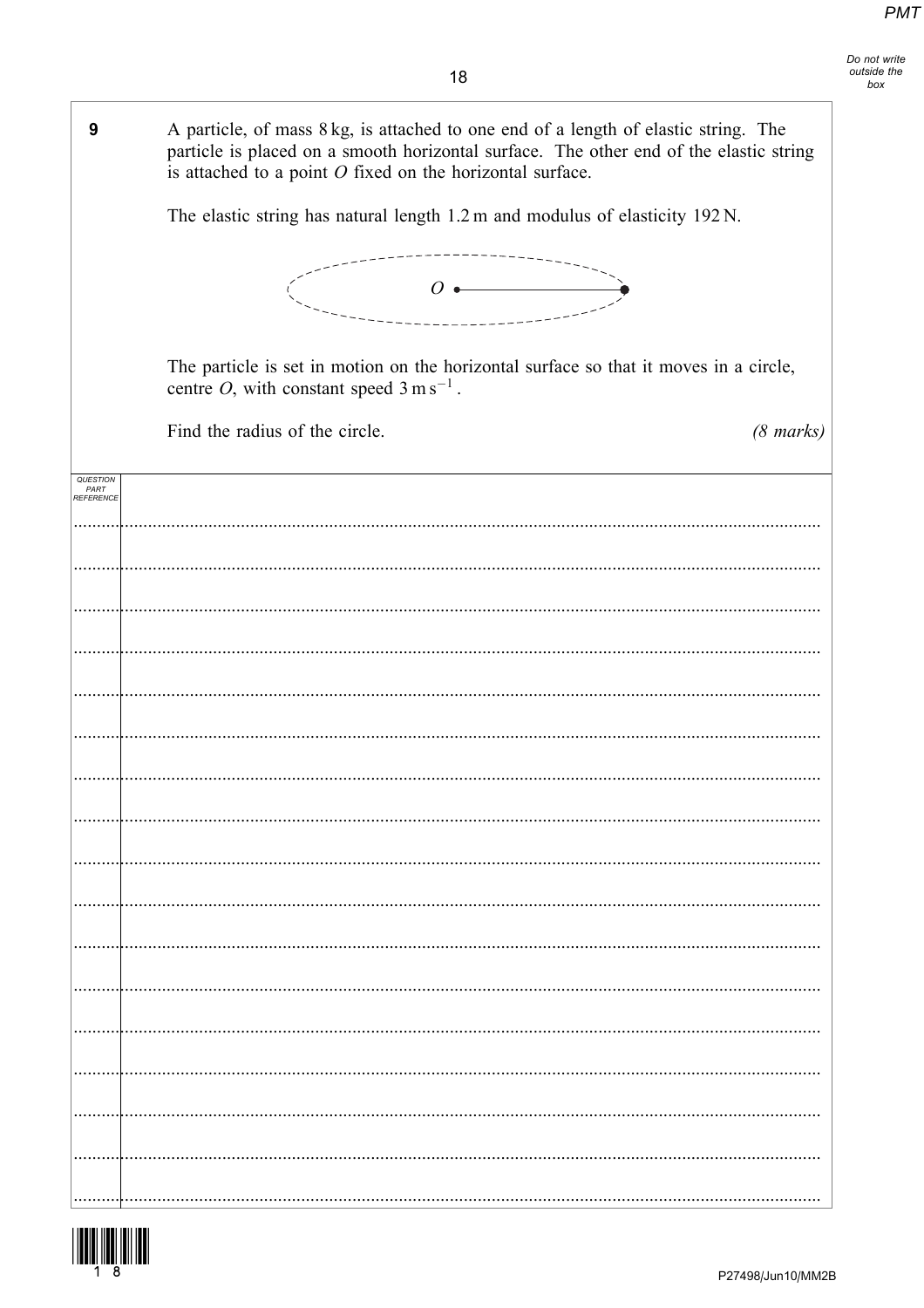Do not write<br>outside the<br>box

| <b>QUESTION<br/>PART<br/>REFERENCE</b> |                  |
|----------------------------------------|------------------|
|                                        |                  |
|                                        |                  |
|                                        |                  |
|                                        |                  |
|                                        |                  |
|                                        |                  |
|                                        |                  |
|                                        |                  |
|                                        |                  |
|                                        |                  |
|                                        |                  |
|                                        |                  |
|                                        |                  |
|                                        |                  |
|                                        |                  |
|                                        |                  |
|                                        |                  |
|                                        |                  |
|                                        |                  |
|                                        |                  |
|                                        |                  |
|                                        |                  |
|                                        |                  |
|                                        |                  |
|                                        | END OF QUESTIONS |